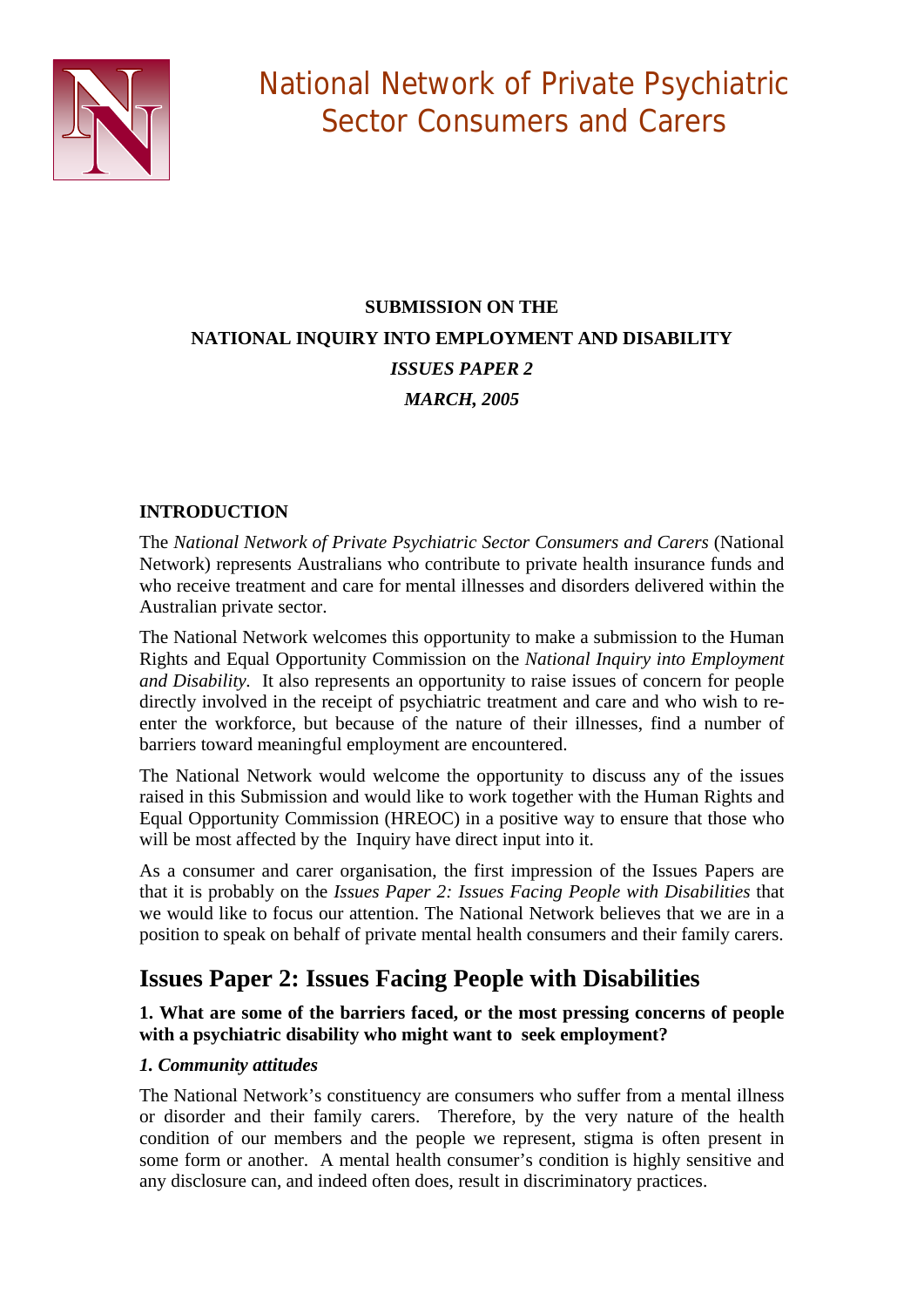These can range from not gaining employment in the first place, to struggling to cope with the mental illness and work commitments.

Disclosure of a mental illness is often a requirement in an application for some areas of employment—and in some circumstances reasonably so. However the applicant often experiences anxiety as to how this information will be treated and wonders whether this will automatically exclude them from interview processes. Experience with some employers has resulted in the strong belief that the employers are not prepared to "take a risk" as they perceive it to be.

Another issue that links to this is that some educational institutions seem either unable or unwilling to advise their students on how to handle the request for this information. Some employment situations may be deemed to be inappropriate for applicants suffering from some forms of mental illness, but this should be clearly stated at the outset by the prospective employer.

Further, in the working environment itself, workers often reveal their hostility to people with a disability, speaking in a derisory or denigratory way, apparently reflecting more widely held community attitudes. This creates an environment that adds to the difficulties that a mentally ill person has in managing an illness.

# *2. Misunderstanding of the impact of a psychiatric disability*

Many people who suffer from a mental illness, carry a heavy burden of general ill health, suffer great emotional pain and struggle to keep their disability stable.

The community, Government or disability support services including Centrelink do not generally acknowledge these barriers.

Many of the front line staff of Government and support services dealing with disabilities are inexperienced and generally uninformed about the nature of **mental illness** and the impact this has on the lives of the people they see. Many people with a psychiatric disability indeed wish to be employed in some form or another.

# *3. Episodic nature of psychiatric disability*

One of the most misunderstood aspects of psychiatric disability is the often episodic nature of the illnesses. Some people can function in the community and life situations sometimes without incident, until they relapse into mental illness. This relapse is often rapid, seemingly with little cognition regarding the onset and is totally disabling in its force. Swift intervention is required, often needing hospitalisation to stabilise the condition. These period of hospitalisation and rehabilitation can last many months, sometimes longer, with accompanying and associated disability.

#### *4. Chronic and multiple diagnoses*

One of the persistent difficulties of people diagnosed with a mental illness, is the chronic nature of these illnesses, with many suffering associated, yet separate multiple diagnoses. These can be exacerbated by the use of drug and alcohol in an attempt to reduce, either knowingly or not, the emotional suffering.

#### *5. Ability to care for self*

There are some mental illnesses which can rob people of the very ability to care for themselves. Again, this can be episodic in nature, yet crippling in effect.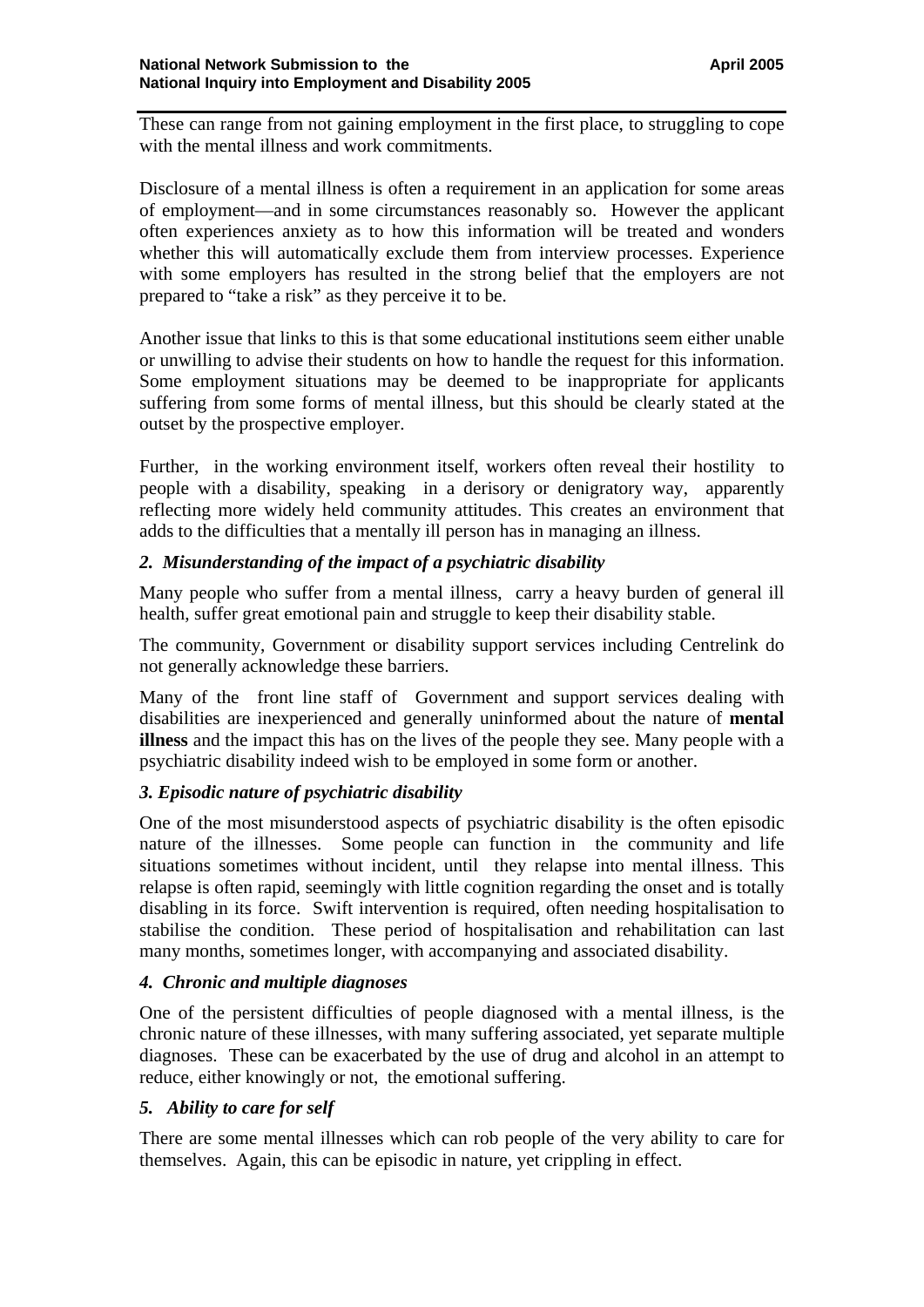#### *6. Disability Support Pension*

There are many people with a psychiatric disability who feel that without the safety of the disability support pension, they would be homeless. We know this is true as many residents of supported accommodation and those who are homeless, suffer from either a diagnosed, or undiagnosed mental illness.

*For these people, the likelihood of meaningful, consistent employment is not an option.* 

Additionally, the level of the disability support pension is of course insufficient to maintain a psychiatrically disabled person in the rental housing market. The loss of the pension is also significant. When a disabled person enters the employment market, the remuneration is often low. Therefore the loss of the health card benefits are of special significance to consumers whose compulsory continuing medication is expensive, and in some cases could be prohibitively so*.* 

# *(a) Are there any factors in addition to the ones listed above that might make people with disabilities reluctant to seek or stay in*

#### *employment.*

The National Network considers that the above, represent most of the pressing issues faced when people are considering employment or staying in employment.

The very nature of employment means that people need to face many barriers including great anxiety regarding their ability to sustain and fulfil their work commitments. Many people display few signs of their psychiatric disability compared to others with physical incapacities. Therefore the requirements regarding support need to be in the areas not required of physical disability.

# **2. What assistance is currently available to support people with disabilities to enter and remain in employment?**

Centrelink, and other employment agencies do not seem to be able to respond flexibly to many situations. In particular, many psychiatrically disabled people are already skilled or talented in some way—and they frequently do not respond enthusiastically to possible employment opportunities at low level or menial tasks. This is experienced as a further denial of themselves as whole and worthwhile people, with something to offer the workforce. These agencies, and indeed some employers, equate mental illness with intellectual disability, or poor educational achievement. Many mentally ill patients do not need basic skills training, though this seems often to be a 'taken for granted' requirement.

Finally, the various levels of bureaucracy do not co-operate very well with each other and often seem ignorant about what documentation is often required to enter some portions of the workforce, let alone the time it takes to get the required information together. The care of the patient is subsumed under the heavy weight of the organisations' documentation requirements. Thus a simple need to regain a drivers licence, which has been held in abeyance due to the mental illness, can be extended, sometimes resulting in a prospective employer becoming unprepared to hold the